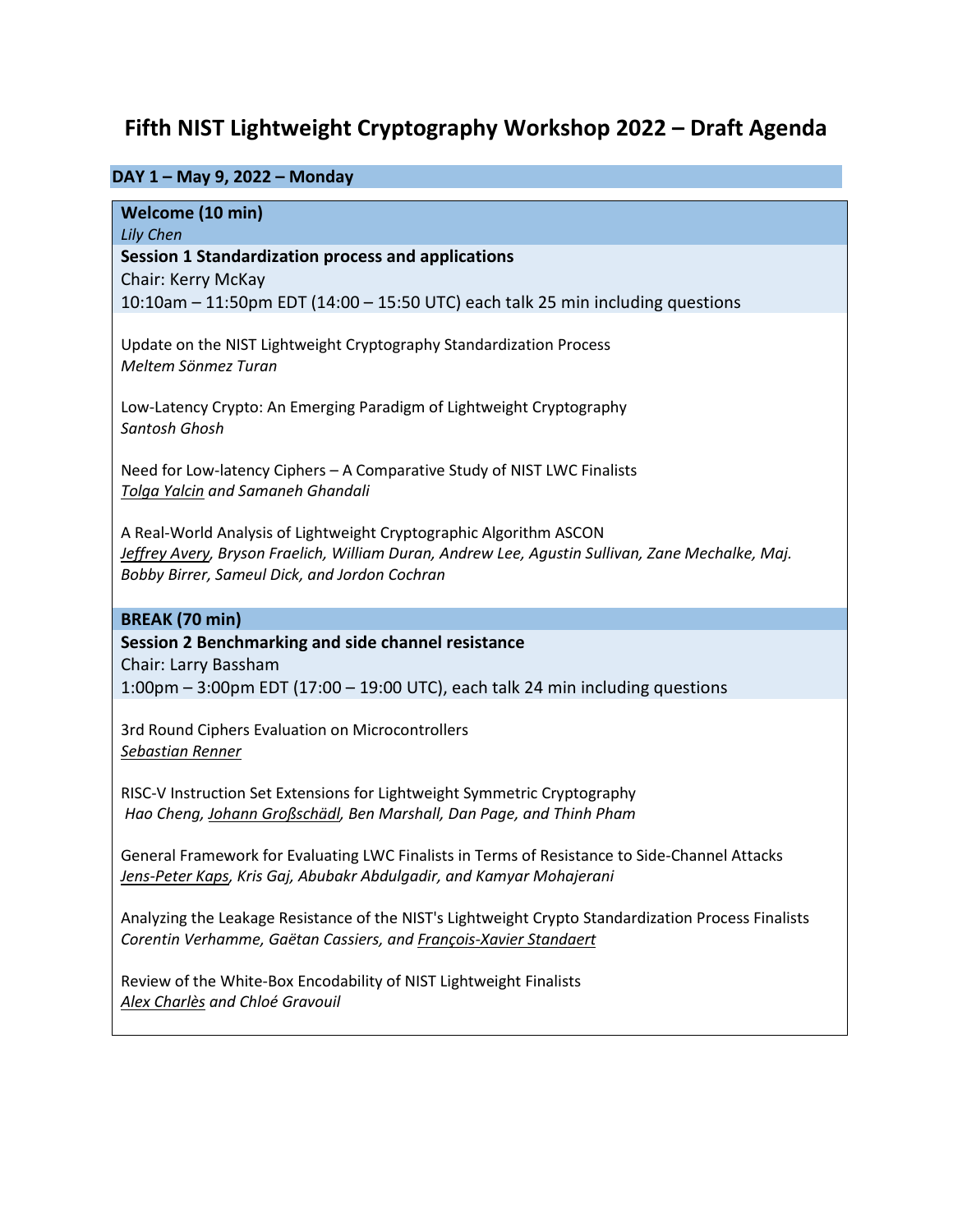## **DAY 2 – May 10, 2022 - Tuesday**

#### **Session 3 Cryptanalysis**

Chair: Kerry McKay 10:00am – 12:00pm EDT (14:00 – 16:00 UTC) each talk 20 min including questions

Birthday-Bound Slide Attacks on TinyJAMBU's Keyed-Permutations for All Key Sizes *Ferdinand Sibleyras, Yu Sasaki, Yosuke Todo, Akinori Hosoyamada, and Kan Yasuda*

Revisiting Higher-Order Differential(-Linear) Attacks from an Algebraic Perspective –Applications to Ascon, Grain v1, Xoodoo, and ChaCha *Kai Hu and Thomas Peyrin*

Differential-Linear Cryptanalysis on Xoodyak *Orr Dunkelman and Ariel Weizman*

Practical Cube-attack against Nonce-misused Ascon *Jules Baudrin, Anne Canteaut, and Léo Perrin*

Misuse-Free Key-Recovery and Distinguishing Attacks on 7-Round Ascon *Raghvendra Rohit, Kai Hu, Sumanta Sarkar, and Siwei Sun*

A New Conditional Cube Attack on Reduced-Round Ascon-128a in a Nonce-misuse Setting, *Donghoon Chang, Jinkeon Kang, and Meltem Sönmez Turan*

#### **BREAK (60 min)**

**Session 4 Side channel resistance**

Chair: Noah Waller 1:00pm – 3:00pm EDT (17:00 – 19:00 UTC) each talk 24 min including questions

Fast Side-Channel Key-Recovery Attack against Elephant Dumbo *Louis Vialar*

Root-cause Analysis of Power-based Side-channel Leakage in Lightweight Cryptography Candidates *Zhenyuan Liu and Patrick Schaumont*

Side-Channel Resistant Implementations of Three Finalists of the NIST Lightweight Cryptography Standardization Process: Elephant, TinyJAMBU, and Xoodyak *Abubakr Abdulgadir, Richard Haeussler, Sammy Lin, Jens-Peter Kaps, and Kris Gaj*

Survey on the Effectiveness of DAPA-Related Attacks against Shift Register Based AEAD Schemes *Shivam Bhasin, Dirmanto Jap, Wei Cheng (Derrick) Ng, and Siang Meng Sim*

TVLA, Correlation Power Analysis and Side-Channel Leakage Assessment Metrics *William Unger, Liljana Babinkostova, Mike Borowczak, Robert Erbes, and Aparna Srinath*